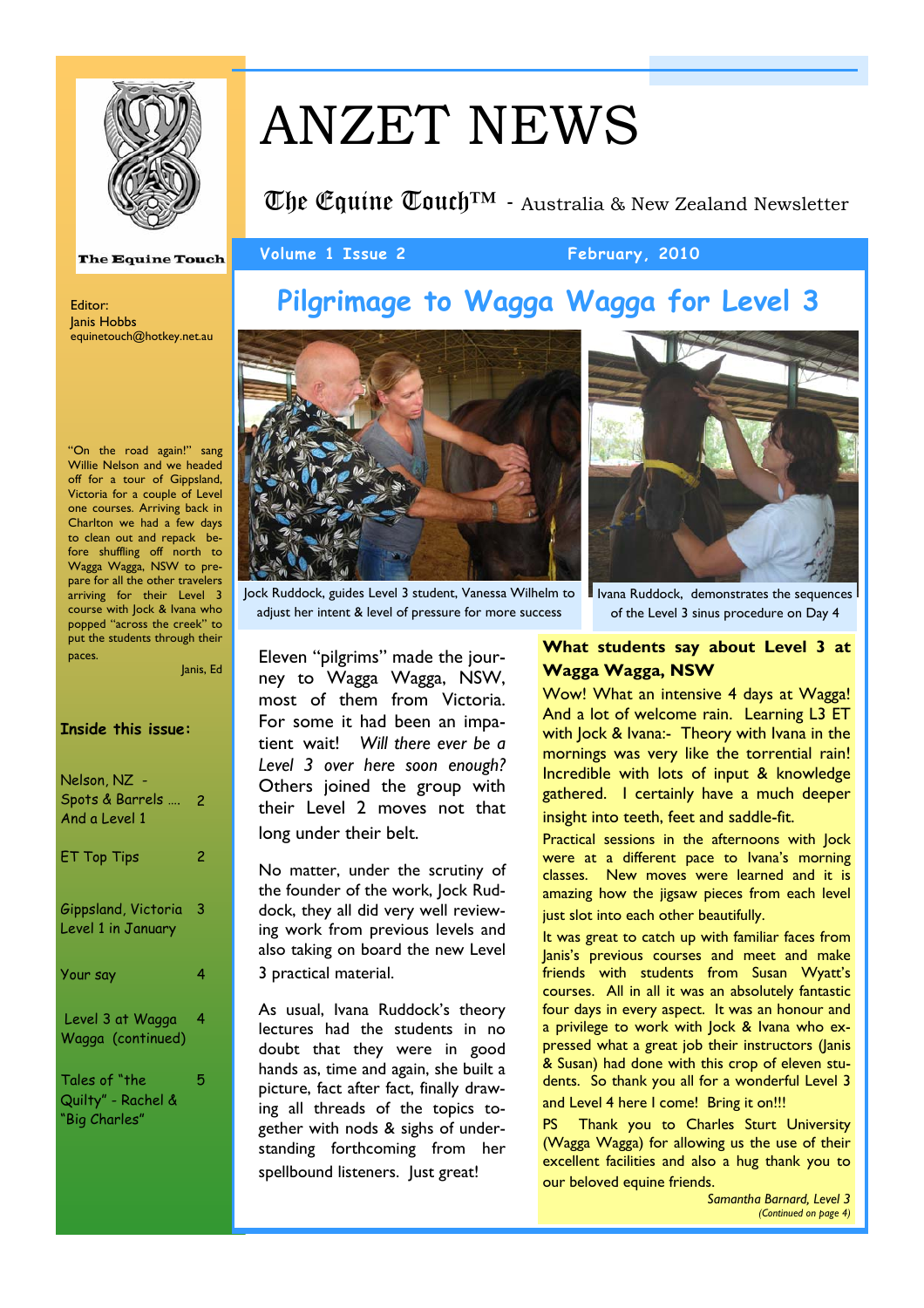## **Volume 1 Issue 2 Page 2**

## **Nelson, New Zealand—Spots & Barrels … and a Level 1 course**

Had a great Level 1, with four students. Do you know I took my camera down each time we worked with the horses, and I didn't take one single photo? Best I can offer is this shot of one of the students Mel Bollinger, who is an open barrel racer here. Our Saturday (middle day of the clinic) we started at 7am and finished at 12 so Mel and I could go to the local rodeo and run the barrels.

Mel would have come second but she hit a barrel and I won the local class on Spotty horse.

I fell in love with one of the ring crew's horses; apparently it was in the bucking string for 3 years, but didn't really want to buck, and he had rescued it about 6 months ago. It's the loveliest Appie ever, well over 16 hh with superb movement. I couldn't resist and bowled up and offered him a cash price. Managed to get a deal together. Needs lots of bodywork, we used him last day of the clinic and he just loved it. Attached a shot of him too. (See pic at right)

Haven't really got any miracle stories for your newsletter sorry, other than Heather, my friend and host of the clinic. She has had quite a few operations to do with heart valves and her aorta, and was not going to participate in the course because one arm gets tired very easily and she didn't think she would cope. After being the practice dummy for the human part she got such great relief from her sciatic pain that she made an effort to do the horse work, and coped really well.

She is now a very enthusiastic convert, and really wants Jock to do a VHT in Nelson so her osteopath can learn it and give her the same relief she got from the clinic.

We were so lucky to have a great house for venue, with massive TV screen for the power point presentation and watching DVD, and a nice shady shed to work horses in. Had some really good cases, mostly quarter horses plus my Appies, and Heather's Irish draught mare. Pretty near all cases presented with issues which came back to saddle fit. Western saddle makers need to start considering some form of spring trees to cater for the modern

horse shape. **Cheers** JC



**"ET Top Tips"** will feature a tip every issue as something you can focus on to improve or maintain your ET skills. These will be reminders of items you probably heard and saw during a course. *Janis Hobbs*

*Nelson, NZ December, 2009 Instructor: Janice Clyma*



*Chief*. "It's the loveliest Appie ever, well over 16 hh with superb movement. "





Janice's "Buddy", had a turn at barrel racing too, and "won the local class".

#9 Here is one important point to remember whether you are a student just starting out or even a practitioner. Take charge of the ET session by instructing the horse handler.

For the safety of both humans & horse and in order for the horse to get the best possible result from the work, inform the handler where to stand (on the same side as you) and to refrain from touching the horse so as not to distract the horse from the ET work. Touching it, patting or disciplining, takes the horse's focus and awareness away from the work.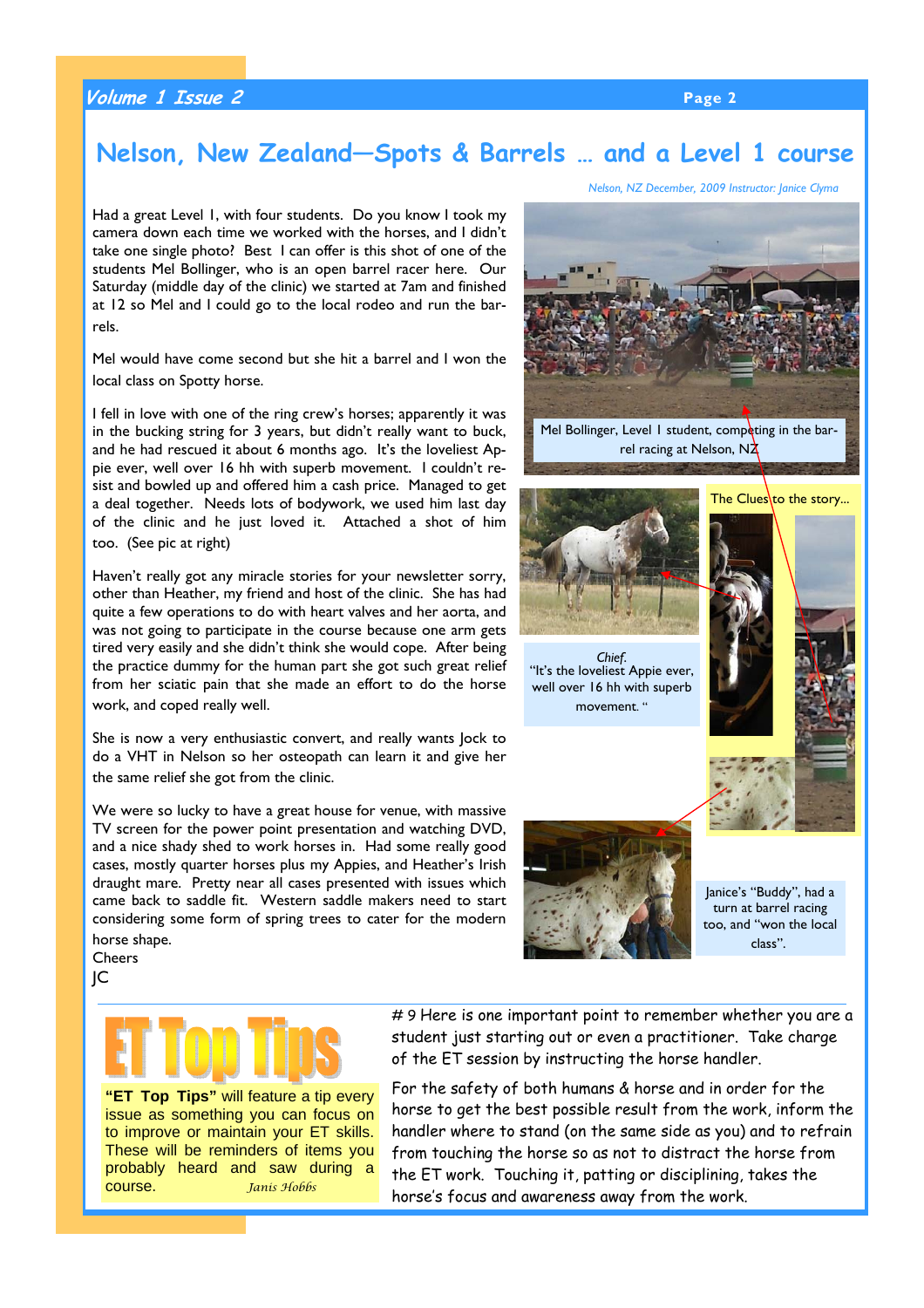## **The Equine Touch™ - Australia & New Zealand Newsletter Page 3**

## **At Last! ET comes to East Gippsland! Level 1, 23-25 January, 2010**

#### **Instructor: Janis Hobbs**

Margaret discovered Equine Touch at Equitana, November, 2008. Kym, venue owner, had found a brochure distributed by Margaret when we were attempting to get a course going at an earlier time. Kym & Julie connected through Western Pleasure. And so a very excited and inspired group gathered to begin their study of ET. It was meant to be.

Margaret was good at helping everyone to remember to look for the boney landmarks, Julie was delighted when it all "came together" when she remembered to breathe with "the move". Kym's passion for her animals was matched by her hospitality and enthusiasm to learn.

We were blessed with good weather (apart from some wind), lovely shady trees and some interesting and kind horses. A great time was had by all, new friendships forged and new horizons opened.



Kym, putting her horse, *Keasta,* to sleep with the basic body balance. Can you tell which move she is up to? (See page 5 for answer O1)





Margaret palpating for the boney landmark of the shoulder



procedure

*Dear Janis* 

*Julie* 

*Just a quick note to say thank you and let you know how much I enjoyed and learned completing my Level 1 of ET at Kym's place last month. I've watched the DVD many times and am really glad to have it to refer back to. I've got quite a few friends' horses to practise on in the future. I've only done a couple but am feeling better with each one I do.…. See you at Level 2 and, yes, I still remember to "breathe".* 

**More Level 1 ET near Moe, Gippsland, Victoria 29-31 January, 2010** 



Good focus, good body position & movement , Barb! What procedure/ move is she doing? (See page 5 for answer to Q2)



*Camsin* is tuned into Jennie as she completes the TMJ procedure **Instructor: Janis Hobbs**

It's Di's turn to mind the horse & the manual as Shauleen does the work. Good focus, good body position!

Tip: Make sure you have good footing in your work area; remove sticks or other obstacles.

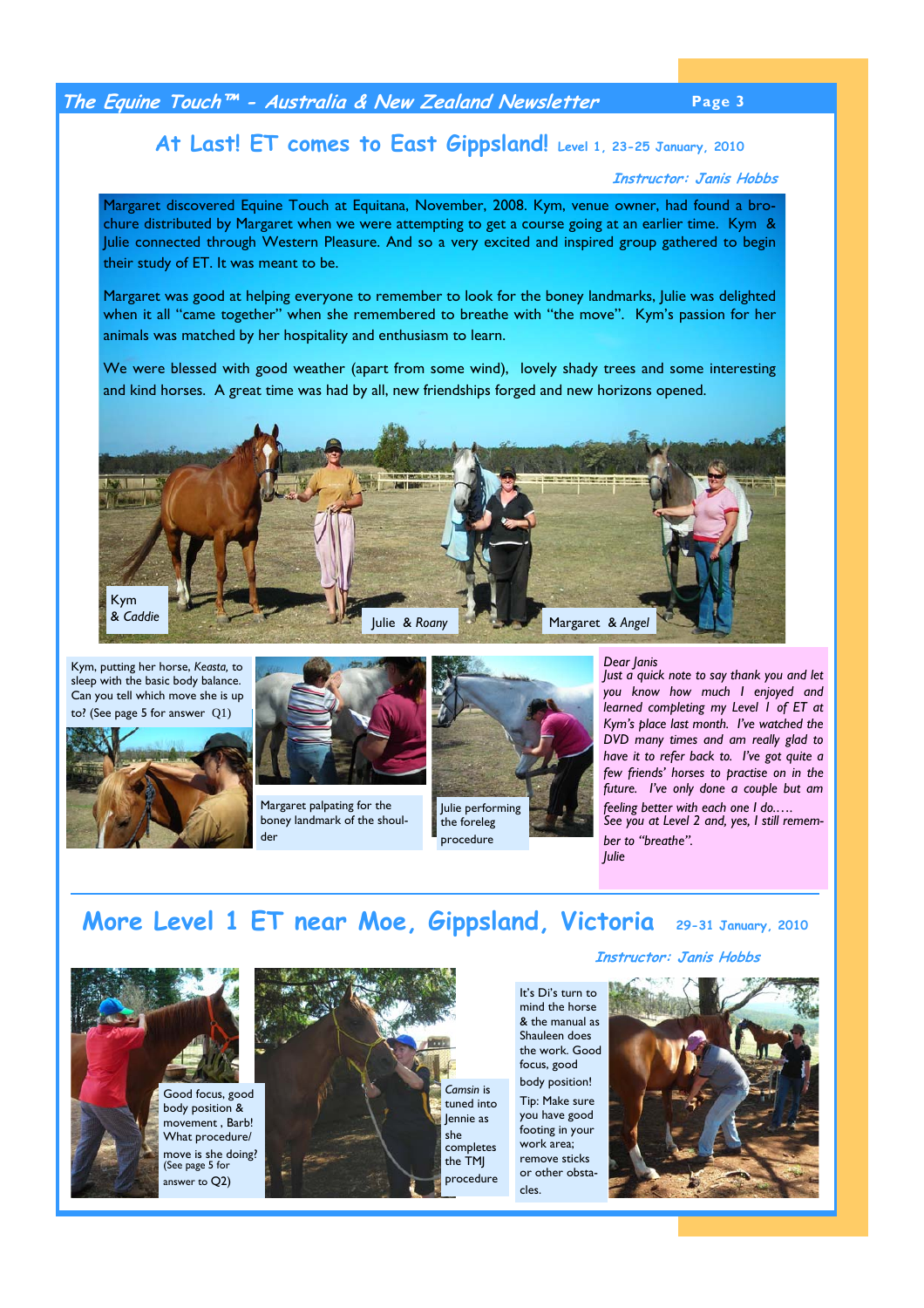## **Page 4 The Equine Touch™ - Australia & New Zealand Newsletter**

# YOUR SAY:

*Veronica Moore, Practitioner, North Island, NZ shares a story of a recent client, a horse with a bit of a DIY attitude! Veronica writes:-* 

I saw a horse yesterday for the second time. Unhandled, unbroken 6yr old TB that has pretty much sat in a field for a number of years. I had seen it a couple of weeks before I actually worked on it, and its neck was rigid. The owner had a chiro do an atlas adjustment and something down near its hips, and then my first session was a week or so later. The horse enjoyed the session, but it was one of those ones that was "unsatisfactory" in my mind. Somehow I just didn't get any feedback or bonding with her.

Saw her yesterday (about 10 days later) for the second time and WOW!!! She knew who I was immediately, and started processing deeply with every move. And then came the neat part - I started doing the L2 Brachiocephalic/Omotransverse moves up her neck and as I put my hands on for the third move, she actually leaned into me, moved her neck up slightly to take up the skin slack, then dropped her head and made a VERY deep move herself over the Brachiocephalic. She did this several times and then stopped and looked at me, so I moved my hands up, and she repeated the process. In each position she repeated the move several times, then paused for me to move my hands. It was just one section of one side of her neck - my job was simply to be a "fence post" and she was able to achieve a very much deeper and firmer move than I could have done by myself. After she had done the section of her neck that was bothering her she left me to finish to rest by myself.

Have to say that it impressed a pretty skeptical owner - don't know that they'll be rushing out to get a chiro again. I wonder if anyone else has experienced a horse doing its own moves???

*Veronica Moore, Practitioner* 

*Thanks for that story! It is a fantastic example of how the horse often needs to be "educated" about ET at the first session and the next session they are READY for it! A classic story of why we need to be able to have owners accept a second visit even if it seemed that "we didn't do much" or "nothing much happened" the first time. Janis, Ed.*

YOUR SAY: What is *YOUR* ET story? Email your story & photo to Janis by 15th of each month to equinetouch@hotkey.net.au



*What the students say of their Level 3 course experience:-* 

Wagga Wagga, Level 3, was an amazing adventure, where I met like minded horsey people! I've learned lots of new moves and techniques to address to a horse, which make it all come to a well rounded learning program, so again

thanks to both Jock and Ivana for sharing it all with us!! Also my head is still processing all of Ivana's great theory lectures ....!!!

A big thanks to all the assistants too, Janis, Sue, Bruce, and Julie. who have all contributed so much to help and improve our Equine Touch moves and knowledge! *Vanessa Wilhelm, Level 3*

*We arrived at Wagga Wagga Wednesday 10 February, eagerly anticipating our course. Thursday day morning came complete with alternating feelings of excitement and nerves and we met Jock, Ivana and the other course participants. The course ran from Thursday through to Sunday. We spent each morning in lectures with Ivana covering feet, teeth, back, saddle fitting, detoxification and rehabilitation. Each afternoon was spent with Jock mastering our Advanced Body Balance (ABB) and new Level 3 moves. Looking back I cannot believe how much we actually managed to fit into 4 days!*

*Jock and Ivana are wonderful - both are very happy to share as much information as you need and to help with any problems. I am finding that the more I learn the less I know and am now in a state of high anticipation awaiting the announcement of a Level 4 course that I can attend! In between I shall be touching as many horses as I can find!!!* Kelly Long, Level 3

I so enjoyed Wagga & found Ivana's lectures inspirational. I would love to do it all again. *Pauline Naudi, Level 3*